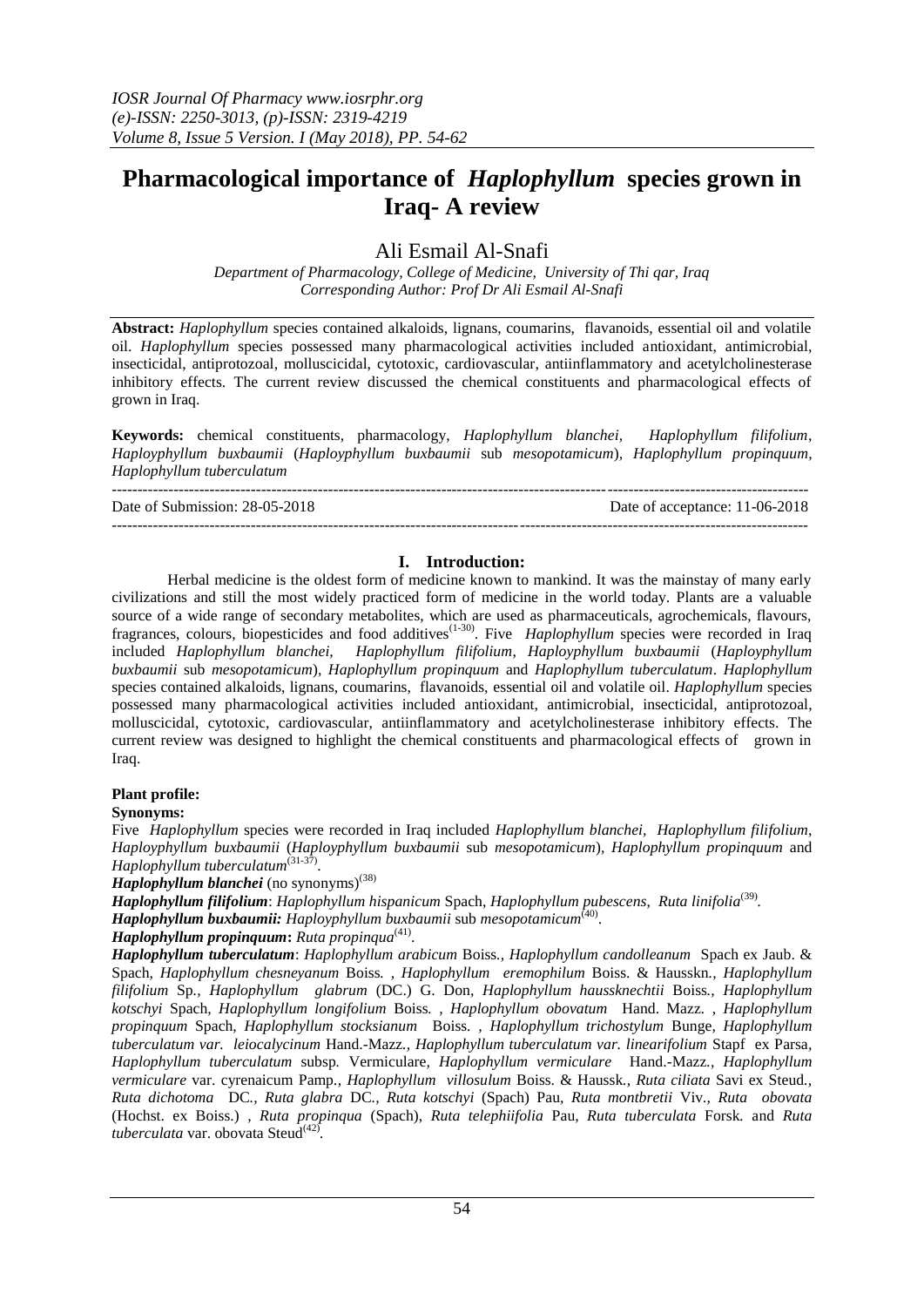# **Taxonomic classification:**

**Kingdom:** Plantae, **Phylum:** Tracheophyta, **Class**: Magnoliopsida, **Order**: Sapindales, **Family**: Rutaceae, **Genus:** Haplophyllum, **Species**: *Haplophyllum blanchei, Haplophyllum filifolium*, *Haployphyllum buxbaumii, Haplophyllum propinquum* and *Haplophyllum tuberculatum*(43) .

## **Common names:**

**Arabic**: Afna, Zifra, Kheisa, Juwaifah, Mesaka, Gergig, Shajarat El Reeh, Shajarat El Kalb, Shajarat El Ghazal, Krin El Ghazal, Mujanina; **English**: Plant of the mosquito <sup>(31,43)</sup>.

## **Distribution:**

*Haplophyllum blanchei*: (Saudi Arabia, Iraq, Jordania and Syria). *Haployphyllum buxbaumii* (*Haployphyllum buxbaumii* **sub** *mesopotamicum*): (Iran, Iraq and Turkey). *Haplophyllum propinquum, Haplophyllum filifolium* and *Haplophyllum tuberculatum*: (Yemen, Turkey, Bahrain, Egypt, Iran, Iraq, Palestine, Jordan, Kuwait, Oman, Saudi Arabia, Syria, United Arab Emirates, Afghanistan, Pakistan, Algeria, Morocco, Tunisia, Libya, Sudan, Somalia and Chad)<sup>(42,44-46)</sup>

## **Description:**

A large genus comprising 70 species distributed from the Mediterranean region to Siberia. Perennial herbs and semishrubs, branching profusely and often woody below, glandular punctate and strongly aromatic. Leaves simple, alternate, mostly lanceolate to elliptic or linear or 3(-5)-sect. Inflorescence in corymbose cymes, bracteate. Sepals 5. Petals 5, concave. Stamens 10, filaments free, subulate and pubescent/barbate on the inner side. Ovary 3-5-locular; locules 1-6 (-10)-ovulate; styles fused; stigma capitate. Capsule 3-5-lobed, usually dehiscent. Seeds reniform, rugose<sup>(47)</sup>.

# **Traditional uses:**

*Haplophyllum* **species**: were used in Iraq, as a salve for wounds. The decoction was used as a cure in stomach-ache for children<sup>(31)</sup>. *Haplophyllum* species were suggested to have activity on central nervous system. For instance, the leaves of these plants were given to children as an infusion with vinegar for the treatment of convulsion and other nervous disorders<sup>(48)</sup>.

However, *Haplophyllum tuberculatum* was used traditionally in Algeria for many complains as antiseptic, for injuries and ulcers, as calming, hypnotic neurological, for infertility, diabetes, bloating, fever, liver disease, otitis, rheumatism, as vermifuge, for obesity, constipation, colon, diarrhea, gases, hypertension, menstrual pain, cardiac disease, scorpion stings, flu, vomiting, throat inflammation, tonsillitis, cough and loss of appetite<sup>(49)</sup>.

In the north of Oman, the juice expressed from the leaves was used as a remedy for headaches and arthritis. In Saudi Arabia, *Haplophyllum tuberculatum* was used traditionally for headaches and arthritis, to remove warts and freckles from the skin and to treat skin discoloration, infections and parasitic diseases. In Sudan the herb was used as an antispasmodic, to treat allergic rhinitis, gynecological disorders, asthma and breathing difficulties<sup>(50-53)</sup>.

## **Parts used medicinally:**

The whole plant especially leaves  $(31, 49.53)$ .

## **Chemical constituents:**

*Haplophyllum* species contained alkaloids, lignans, coumarins, flavanoids, essential oil and volatile oil<sup>(32, 54)</sup>.

*Haplophyllum buxbaumii* (Syn: *Haployphyllum buxbaumii* sub *mesopotamicum***)** yielded furoquinoline compounds, γ-fagarine, kokusaginine, skimmianine; 4,5,6-trimethoxy furoquinoline; 4,5,7 trimethoxyfuroquinoline and an angular pyranoquinoline type alkaloid, N-hydroxymethylflindersine. Only one lignan, justicidin B was isolated from the plant<sup> $(55)$ </sup>.

Daurinol derivatives, daurinol glucoside and mono-0-acetyldaurinol glucoside were

isolated from *H. buxbuumii* **(**56)

In Jordan, a lignan glycoside, monoacetyldiphyllin apioside, dictamnine , γ-fagarine, justicidin B, diphyllin, and (-)-tuberculatin were isolated from *Haployphyllum buxbaumii* (57) .

Three type A lignin glycosides, majidine, qudsine, arabelline as well as cleistanthin B, diphyllin glycoside 4- *O*-[bis-a-L-xylopyranosyl (1→2, 1→5) b-D-apiofuranosyloxy] - 6,7-dimethoxy 1-(3,4-methylene dioxyphenyl)-3-hydroxy methyl naphtalene-2-carboxylic acid lactone (azidin) were isolated from *Haployphyllum buxbaumii* (58-59) *.*

Lignans as well as diphyllin diphyllin derivatives such as diphyllinine, diphyllidine monoacetate, diphyllidin crotonate and diphyllin methoxy derivative (justicidin A) were obtained from *H. hispanicum*<sup>(60)</sup>.

Diphyllin acetyl apioside and tuberculation were isolated from the methanol extract of *Haplophyllum hispanicum*(61)

Two arylnaphthalene lignans, diphyllin apioside and diphyllin acetylapioside were isolated from *Haplophyllum linifolium* (*Haplophyllum hispanicum*) (62) .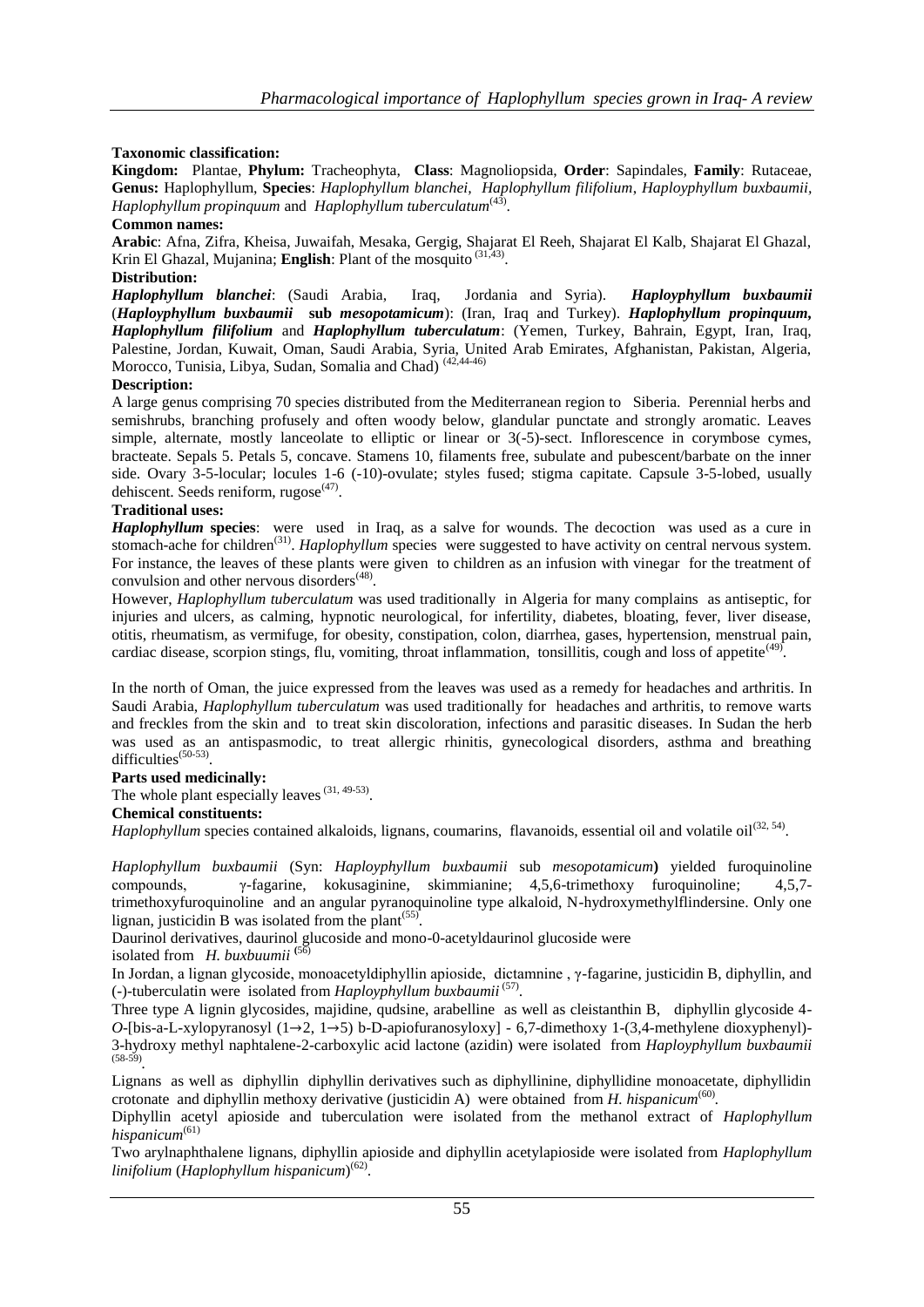The preliminary phytochemical analysis showed that *Haplophyllum tuberculatum* contained tannins, steroids, flavonoids, essential and volatile oils and carbohydrates  $(63)$ .

Flindersine, γ-fagarine, skimmianine, evoxine and 3-(3,3-dimethylallyl)-4-(3,3-

dimethylalloxy)-2-quinolone were obtained from *Haplophyllum tuberculatum* collected from Iraq. Alkaloid (+)-tuberine, haplotubinone and haplotubine were also isolated from *Haplophyllum tuberculatum* (33,64-66)

Quinoline alkaloids and lignan lactones, included: quinoldione, 3-(1′,1′-dimethylallyl) -3-(3″,3″-dimethylallyl) -1,2,3,4-tetrahydro-2,4-quinoldione, 4-(3′,3′-dimethylallyloxy) -3-(3″,3″-dimethylallyl)-2(1H)-quinolone, Polygamain, kusunokinin and 1-methyl-2-n-nonyl-4(1H)-quinolone were isolated from *Haplophyllum tuberculatum*. Haplotubinone and haplotubine alkaloids, were also isolated from the aerial parts of *Haplophyllum tuberculatum*. Four lignans, diphyllin, justicidin A, justicidin B, and tuberculatin were isolated from *Haplophyllum tuberculatum* (66-69) *.* 

Furocoumarin (psoralen) derivatives, ammoidin was isolated from *Haplophyllum tuberculatum* from Iraq<sup>(70)</sup>.

The aerial parts of *Haplophyllum tuberculatum* collected in Sudan yielded the furoquinoline alkaloid skimmianine, the lignan justicidin-A, and 5,7,4'-trihydroxy-6-methoxy-3-O-glucosyl flavone<sup>(71)</sup>.

Total phenol content was 46.2 mg gallic acid/g in the ethanolic extract of *Haplophyllum tuberculatum* aerial parts<sup>(72)</sup>.

However, Al-Brashdi *et al*., found that the total phenolic content of *Haplophyllum tuberculatum* was 561.22 mg/g of gallic acid equivalent, and flavonoids were 165.54 mg/g of quercetin equivalent<sup>(63)</sup>.

Chemical analysis of *Haplophyllum tuberculatum* naturally growing in Saudi Arabia revealed the presence of amide alkaloids, tuberine, tubacetine , tubasenicine and 7-Hydroxy-4- Methoxy-8-prenylfuro[2,3  $b$ ]quinolone<sup>(51)</sup>.

GS-MS analysis of the essential oil of the fresh twigs and flowers of *Haplophyllum tuberculatum* from Oman showed that β-phellandrene (23.3 %) was the main part of the oil, however it contained myrecene (11.3 %), βphellandrene (10.9%), (*Z*)-β-ocimene (12.3 %), limonene (12.6 %), and β-caryophelene (11.6 %). Most of the Tremaining 23 compounds were less than  $1\%^{(73)}$ .

The essential oil of *Haplophyllum tuberculatum* from Algeria was analysed by GC and GC–MS, the main constituents were alpha -phellandrene (2.1%), beta-phellandrene (3.0%), terpinene-4-ol (3.2.%), p-cymene-8-ol (2.9%), piperitone (17.8), 2,4-bis(1,1-dimethylethyl)-phenol (28.3%), (1E,4E)-germacrene B (2.1%), hexadec-1 ene  $(3.2\%)$  and octadec-1-ene  $(2.1\%)^{(74)}$ .

Essential oils of *Haplophyllum tuberculatum* (Forssk.) A. Juss from the United Arab Emirates, were analyzed by GC and GC/MS. The composition of the oils varied considerably with the time of collection. Those obtained from plants collected in May (1997 and 2001) were similar, with α-phellandrene (10.7-32.9%) being the major component and with significant amounts of β-caryophyllene (6.3-12.8%), β-pinene (7.6-8.0%), limonene (4.0- 9.6%) and δ-3-carene (5.5-6.0%). However, the oil distilled from plants collected in April (1998) had major components of linalool (15.0%), linalyl acetate (10.6%), β-caryophyllene (9.7%) and alpha-terpineol (6.7%)<sup>(75)</sup>.

The essential oils of the aerial parts and flowers of *Haplophyllum tuberculatum* growing in Libya were identified by GC/MS analysis. Oil yield was found 0.4 and 1.5 (v/w %) on dry weight basis respectively. GC/MS analysis resulted in identification of total 35 compounds (1-butanol-3-methylacetate, α-thujene, αpinene, pentanol, cyclohexen,1-methy-4-(1- ethylethyldiene, β-myrcene, pentane-2,2-dimethyl, octanal, isovaleric acid isobutyl ester,  $\alpha$  –phellandrene, 3-carene, cineol, iso-terpinolene, 2-pentanone ethylacetone, acetophenone-4`-methyl, cyclooctadiene-3,7-dimethyl, β-phellandrene, eucalyptol, cis B-ocimene, 1-cyclo propyl pentane, non-2-en-1-ol, n-amyl iso valerate, linaloal, butyric acid-2-methyl, isovaleric acid iso pentyl ester, n-amyl isovalerate, octanol (n-octan-1-ol), α-terpinen, β-terpinen, ocimenol, trans piperitol, γ-terpinen, piperitone, (-)-zingiberene,  $\beta$ -sesquiphellandrene)<sup>(76)</sup>.

The aerial parts of *Haplophyllum tuberculatum* (Forssk.) A. Juss. From Iran yield 0.02% oil. The main components of the oil were linalool (15.5%), α-pinene (7.9%) and limonene (5.3%)<sup>(77)</sup>.

## **Pharmacolgical effects:**

#### **Antioxidant effect:**

The antioxidant and cytoprotective potential of ethanol extract of *Haplophyllum tuberculatum* aerial parts was investigated *in vitro*. Human astrocytoma U373-MG cell line was pretreated with ethanol extract (from 0.025 to 250 µg/ml) for 24 h, prior to 1 mM H<sub>2</sub>O<sub>2</sub> exposure (30 min). The antiradical activity (ORAC assay) was 1.283 µmol TE/mg sample. Pretreatments with ethanol extract at the concentrations of 2.5, 0.25 and  $0.025 \mu$ g/ml significantly attenuated H<sub>2</sub>O<sub>2</sub>-induced loss in viability by 13.5, 17 and 20.5%, respectively. Furthermore, these ethanol extract concentrations markedly inhibited intracellular ROS production with  $IC_{50}$  $0.026 \,\mu\text{g/ml}^{(72)}$ .

The potential protective activity of *Haplophyllum tuberculatum* essential oils against oxidative stress was alsoevaluated, employing H<sub>2</sub>O<sub>2</sub> as oxidant inductor and astrocytes as the cell model. *Haplophyllum*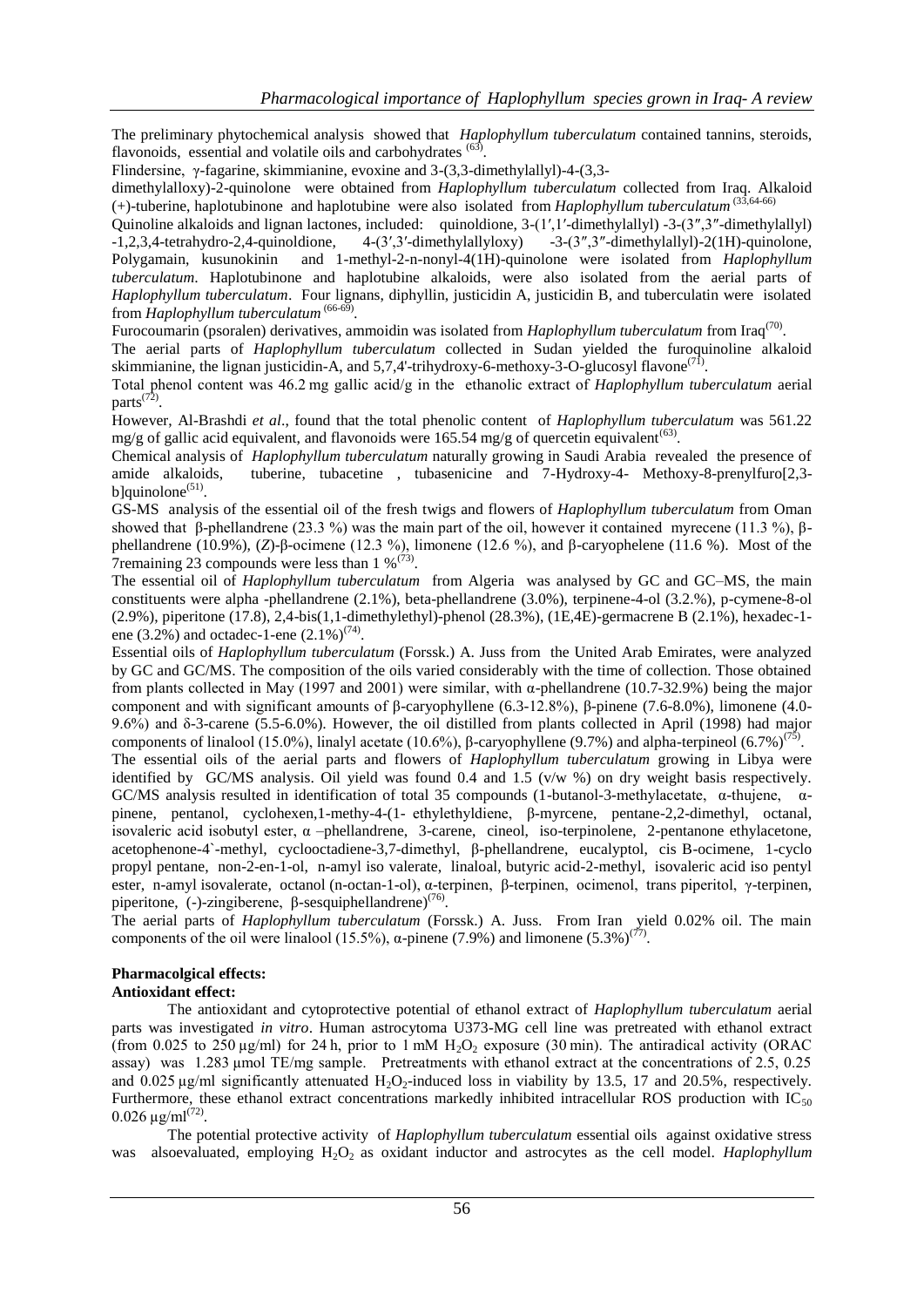*tuberculatum* essential oils showed high scavenging activity and protected human astrocytoma U373-MG cells against  $H_2O_2$  damage. The essential oils prevented cell death and inhibited ROS production caused by  $H_2O_2^{(78)}$ .

The antioxidant activity of polyphenols and alkaloids of *Haplophyllum tuberculatum* was evaluated with the β-carotene bleaching test and the reducing power test, the two substances showed good antioxidant activity with a better activity of the polyphenols compared to the alkaloids<sup> $(79)$ </sup>

The ethanolic extract was evaluated for antioxidant effect by determination of glutathione in blood of alloxan-induced diabetic rats. The ethanolic extract of the aerial parts of *Haplophyllum tuberculatum* exhibited significance anti-oxidant activity (98%) as compared to vitamin E. The reduced level of glutathione in diabetic rats was also greatly restored by the essential oils of the aerial parts and flowers relative to vitamin  $E^{(80)}$ 

The *in vitro* antioxidant power of *Haplophyllum tuberculatum* leaves extracts of varying polarities was investigated by using 1,1 diphenyl-2-picrylhydrazyl radical and phosphomolybdenum reagent with the using of ascorbic acid as a reference antioxidant. The free radical scavenging activity of leaves fractions was slightly lower than the reference compound. However, leaves fractions exhibited significant total antioxidant capacity equivalent to ascorbic acid. A direct relationship was observed between phenolic content and *in vitro*   $\arccos$  antioxidant activity<sup>(63)</sup>.

#### **Antimicrobial effect:**

Ethanolic extract of the aerial parts of *Haplophyllum tuberculatum* demonstrated an efficient antifungal activity against *Aspergillus fumigates, Geotricum candidum* and *Syncephalastrum racemosum* with (MIC 0.49, 0.12 and 1.95 μg/ml). *Haplophyllum tuberculatum* also exhibited a significant effect (at concentration of 1 mg/ml) against Gram -ve and Gram +ve microorganisms [*Staphylococcus aureus* (RCMB 010028)*, Enterococcus faecalis* (RCMB 010084), *Streptococcus mitis* (RCMB 010039), *Lactobacillus acidophilus*  (RCMB 010094), methicillin-resistant *Staphylococcus aureus* [MRSA] (RCMB 010028) and *Escherichia coli*  **(**RCMB010052)], but inactive against *Pseudomonas aeruginosa*. Ethanolic extract showed remarkable antibacterial potency against *Staphylococcus aureus* and *Escherichia coli* (MIC 1.95 and 15.63 μg/ml)*.*  Volatile oil of the aerial parts of *Haplophyllum tuberculatum* possessed significant antibacterial effect against *Enterococcus faecalis* and *Lactobacillus acidophilus* (MIC 1.95 and 0.98 μg/ml)<sup>(80)</sup>.

The antimicrobial activity of the essential oil of *Haplophyllum tuberculatum* was determined using the broth microdilution method against various human pathogens. Furthermore, the oil was evaluated for its antifungal activity against the strawberry anthracnose-causing fungal plant pathogens *Colletotrichum acutatum, C. fragariae and C. gloeosporioides* using the direct overlay bioautography assay. The essential oil showed no antifungal activity at 80 and 160 µg/spot concentrations compared to commercial antifungal standards<sup>(81)</sup>.

The alkaloid, (+)-tuberine isolated from *Haplophyllum tuberculatum*, showed high antimicrobial activity against *Staphylococcus aureus, Bacillus subtilis* and *Saccharomyces cerevisiae* at 1μg/ml. It was slightly inhibitory to Escherichia coli<sup>(68)</sup>.

25 mg of pure essential oil of *Haplophyllum tuberculatum* partially inhibited the growth of *Escherichia coli, Salmonella choleraesuis* and *Bacillus subtilis* to the same extent as 0.10 microg of gentamycin sulfate. The oil also affected the mycelial growth of *Curvularia lunata* and *Fusarium oxysporium* in a dose-dependent manner but had no effect on the germination of their spores<sup> $(73)$ </sup>.

The antimicrobial of polyphenols and alkaloids of *Haplophyllum tuberculatum* was investigated. Antimicrobial tests based on polyphenolic and alkaloid extracts of the plant showed average activity on a few bacterial strains (*Bacillus subtilis* ATCC 6633, *Staphylococcus aureus* ATCC 25923, and *Pseudomonas aerginosa* ATCC 27953), with MICs varying from 0.625 mg/ml to 10 mg/ml for alkaloids and from 5 mg/ml to 20 mg/ml for polyphenols. However, the fungal strains tested *Aspergillus flavus* NRRL 3251T, *Aspirinillus*  parasiticus CBS 100926T, Aspirgillus fumigatus and Mucor sp were all resistant<sup>(79,82)</sup>.

### **Insecticidal, antiprotozoal and molluscicidal effect:**

The oil of *Haplophyllum tuberculatum* was investigated for its insecticidal and repellent activity against *Aedes aegypti*. The oil was repellent to the yellow fever mosquito *Ae. aegypti* using the cloth patch assay, down to a concentration of 0.074 mg/cm<sup>2</sup>; however, the oil had low toxicity against first instar larvae and adults of Ae. aegypti in a high throughput larval bioassay and adult topical assay<sup>(81)</sup>.

The methanol extract of flowering aerial parts of *Haplophyllum linifolium* (*Haplophyllum hispanicum*) was very active against epimastigotes of *T. cruzi*, with a 65% of growth inhibition at 250 μg/ml. The obtained results indicated that the arylnaphtalene lignans contribute to the anti-protozoal activity of the plant<sup>(83)</sup>.

The effect of two arylnaphthalene lignans, diphyllin apioside and diphyllin acetylapioside isolated from *Haplophyllum linifolium* (*Haplophyllum hispanicum*) was evaluated against epimastigotes of *T. cruzi* in axenic cultures. The results showed that the diphyllin derivatives arylnaphthalene lignans, diphyllin apioside and diphyllin acetylapioside were only endowed with a mild *in vitro* antitrypanosome activity, with IC<sub>50</sub> values of 62.9 and 60.1 μM respectively, but they appeared toxic to normal mammal cells at the same concentration.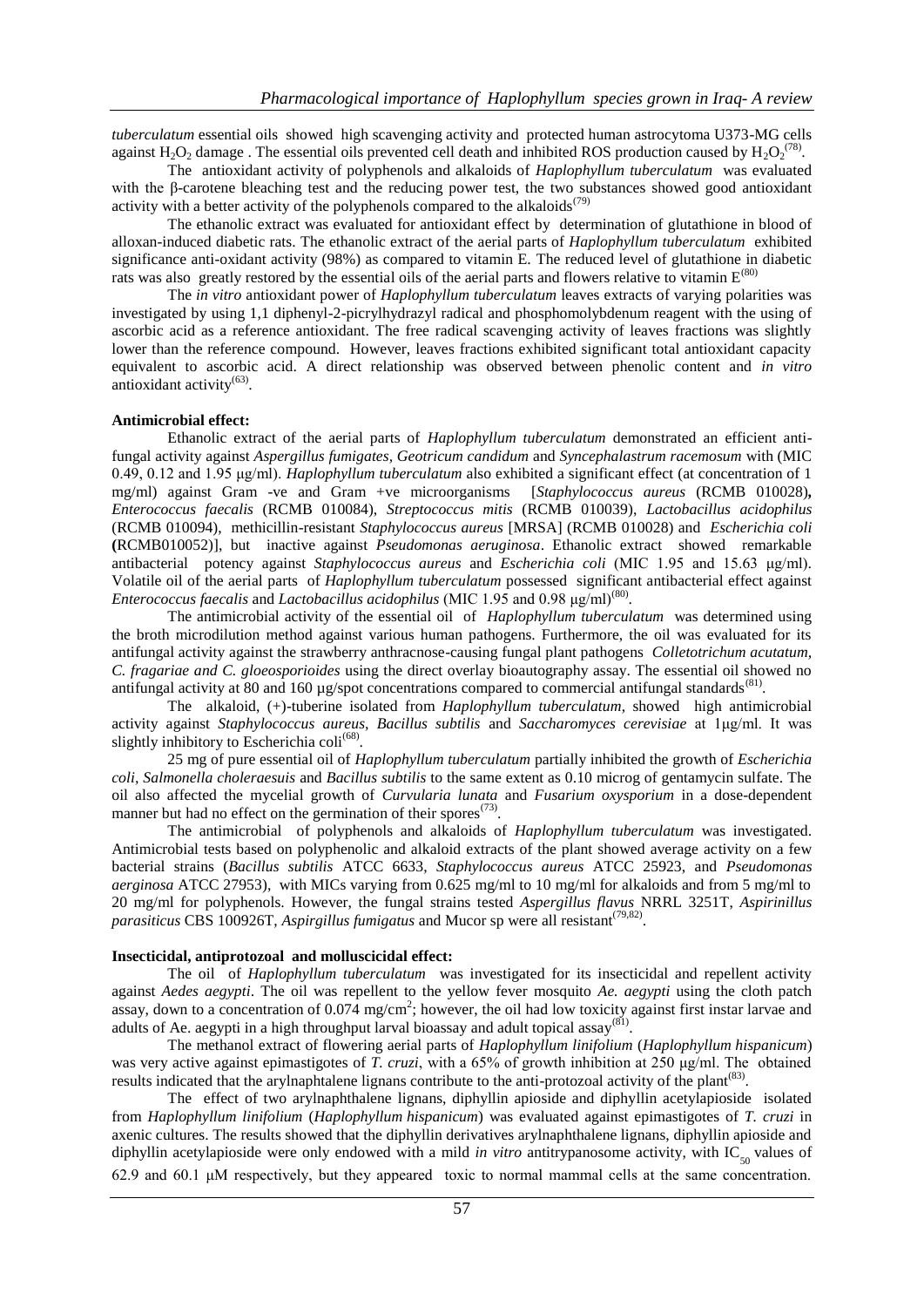Furthermore, the plant methanolic extract exhibited a potent topical toxicity, causing necrosis of the skin, when applied chronically<sup>(62)</sup>.

*Haplophyllum tuberculatum* was evaluated as a plant molluscicide. The mortality rate of *Biomphalaria alexandrina* snails were monitored after treatment with three extracts of the plant aerial parts (petroleum ether, chloroform and ethanol). Chloroform extract that recorded the most potent effect was further evaluated through measuring the toxicity pattern against *B. alexandrina* snails, egg laying capacity, cercarial shedding, phenol oxidase enzyme and the levels of steroid sex hormones. Histopathological examination of hepatopancreas and ovotestis of treated snails were also carried out for confirmation. Treatment of snails by chloroform extract showed reduction in egg laying capacity, decrease in cercarial shedding, diminution in phenol oxidase enzyme, disturbance in steroid sex hormones and sever alternation of the histopathological picture of snails tissue<sup>(84)</sup>.

# **Cytotoxic effect:**

A resazurin assay was used to assess the cytotoxicity of twenty six Saudi Arabian medicinal plants extracts on a panel of human cancer cell lines. The best activity on leukemia cell lines were recorded with *Haplophyllum tuberculatum* extract (IC<sub>50</sub> of 9.94  $\mu$ g/ml). It induced cell cycle arrest in G0/G1 and S phases<sup>(52,79)</sup>.

Oil of *Haplophyllum tuberculatum* exhibited antitumor activities against liver carcinoma cell line (HEPG2) and lung carcinoma cell line (H1299). IC<sub>50</sub>% was 4.7 µg/ml and 4.1 µg/ml respectively<sup>(76)</sup>.

In studying the cytotoxicity of four lignans and two other closely–related compounds isolated from *Haplophyllum hispanicum*, it appeared that diphyllin, possessed greater specific cytostatic activity (at a concentration of 0.05  $\mu$ g/ml) than 6–mercaptopurine<sup>(60)</sup>.

The cytotoxicities of *Haplophyllum linifolium* (*Haplophyllum hispanicum*) extracts and compounds were assessed on elicited peritoneal leukocytes obtained from rats with viability greater than 95% as determined by the trypan blue exclusion test. The cell viability was assessed by the capacity of PMN mitochondrial dehydrogenase enzymes to convert the 3-(4, 5-dimethylthiazol-2-yl)-2, 5-diphenyl tetrazolium bromide (MTT) into a dark blue formazan. It appeared that arylnaphtalene lignans were cytotoxic just over 40  $\mu$ M<sup>(62)</sup>.

## **Acetylcholinesterase inhibitory effect:**

The oil showed weak acetylcholinesterase (AChE) inhibitory activity, compared to standard substances, whereas no inhibition on butyrylcholinesterase (BuChE) activity was observed<sup>(81)</sup>.

*Haplophyllum tuberculatum* was studied for AchE inhibitory activity. The inhibitory activity of acetyl cholinestrase was mainly accumulated in the chloforom and ethyl acetate fractions of different parts extracts of *Haplophyllum tuberculatum*. The most active was the stem ethyl acetate fraction with an inhibitory effect of 79% and IC<sub>50</sub> of 0.45 µg/ml. Other fractions possessed an inhibitory effect at arrange between 70 – 77%<sup>(85)</sup>.

# **Cardiovascular effect:**

The aqueous extract of *Haplophyllum tuberculatum* significantly decreased the contractility and the heart rate but did not affect the flow rate of isolated perfused rabbit heart. The effect of the aqueous extract was not blocked by atropine. Aqueous extract caused fall in the blood pressure when administered to anaesthetized cats, muscarinic antagonist blocked the fall in blood pressure in cats. The extract also stimulated rabbit aortic strip, rat vas deferens, and rat anococcygeus muscles. These adrenergic effects were largely reduced by phentolamine<sup>(86)</sup>.

# **Antiinflammatory effect:**

The essential oils from aerial parts and flowers of *Haplophyllum tuberculatum* exhibited a remarkable acute anti-inflammatory activity against carrageenan induced oedema in rats comparable to the standard drug, indomethacin<sup>(80)</sup>.

The methanolic extract of *Haplophyllum hispanicum* was tested against two experimental models of acute inflammation, TPA-induced ear and carrageenan-induced paw edemas in mice. It possessed a 50% reduction of the ear edema when it was administered topically compared with indomethacin (86%), when the extract was given orally it did not inhibit the paw edema to a significant degree in 5 h (inhibition = 37%). In a second stage, the extract was assayed against two other inflammatory conditions, oxazolone-induced delayed hypersensitivity and the multiple-dose TPA-induced response, which differ in their inflammation generating mechanism. The increase in ear thickness produced by oxazolone was magnified (+ 18%) by treatment with the plant extract, indicating that some constituents may cooperate with the sensitizing agent. Two topical anti-inflammatory aryl naphthalide lignans were isolated from the active fractions of the methanol extract. They were identified as diphyllin acetyl apioside and tuberculation. The former was the most active on acute TPA edema with ID<sub>50</sub> of  $0.27$  mumol/ear<sup>(61,87)</sup>.

It appeared that the topical anti-inflammatory activity of *Haplophyllum hispanicum* was attributed to the presence of arylnaphthalene-type lignans acting as 5-lipoxygenase (5-LOX) inhibitor<sup>(88)</sup>.

The methanol extract of *H. linifolium* (*Haplophyllum hispanicum*) applied twice daily (15 μL, 1 mg/ml) during four days onto the left ears of Swiss mice in the morning immediately after TPA 2.5 μg/ear application and 6 h later, showed a potent topical anti-inflammatory activity with no apparent toxicity<sup>(62)</sup>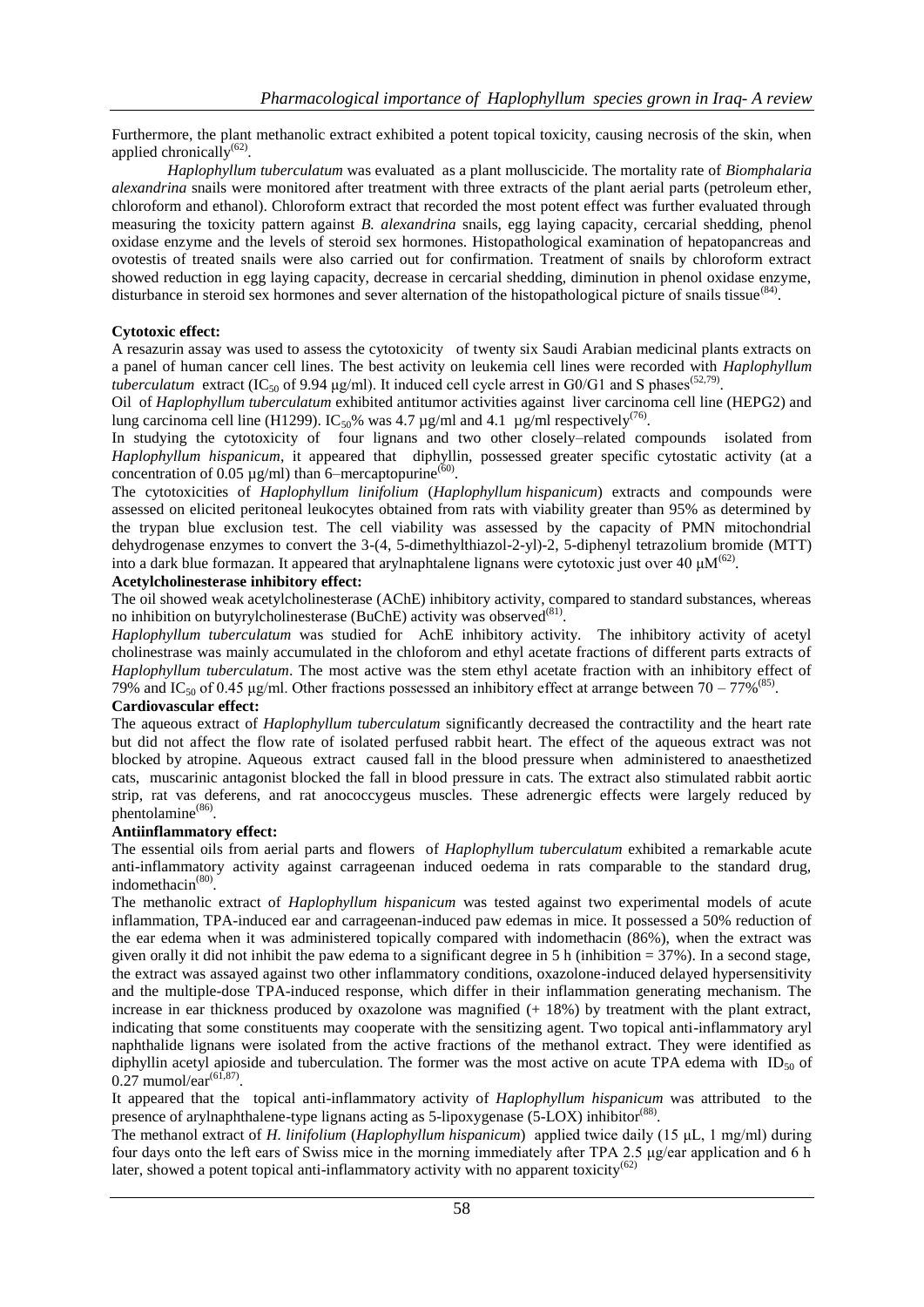# **Toxicity and side effects:**

The 24- hours  $LD_{50}$  was approximately more than 0.05ml and 10 g/kg bw for the essential oils and the ethanolic extract of aerial parts of *Haplophyllum tuberculatum*.

These results showed that the essential oils and the ethanolic extract were safe and non-toxic<sup>(80)</sup>.

Haplophyllum genus contained potent topical photodynamic compounds, skin contact with these plant, followed by exposure to the sunlight or UV radiation, induced burns and hyperpigmentation. This phenomena attributed to arylnaphatlene lignans<sup>(89-90)</sup>.

## **II. CONCLUSION:**

The current review discuss the chemical constituent, pharmacological and therapeutic effects of *Haplophyllum*  species grown in Iraq as promising herbal drugs.

# **REFERENCES:**

- [1]. Al-Snafi AE. Pharmacology and therapeutic potential of *Euphorbia hirta* (Syn: *Euphorbia pilulifera*) A review. IOSR Journal of Pharmacy 2017; 7(3): 7-20.
- [2]. Al-Snafi AE. A review on *Fagopyrum esculentum*: A potential medicinal plant. IOSR Journal of Pharmacy 2017; 7(3): 21-32.
- [3]. Al-Snafi AE. Nutritional and pharmacological importance of *Ficus carica* A review. IOSR Journal of Pharmacy 2017; 7(3): 33-48.
- [4]. Al-Snafi AE. *Eschscholzia californica*: A phytochemical and pharmacological review. Indo Am J P Sci 2017; 4(02): 257-263.
- [5]. Al-Snafi AE. Pharmacological and therapeutic importance of *Echium italicum* A review. Indo Am J P Sci 2017; 4(02): 394-398.
- [6]. Al-Snafi AE. Therapeutic importance of *Ephedra alata* and *Ephedra foliata* A review. Indo Am J P Sci 2017; 4(02): 399-406.
- [7]. Al-Snafi AE. Therapeutic potential of *Erodium cicutarium* A review. Indo Am J P Sci 2017; 4(02): 407- 413.
- [8]. Al-Snafi AE. Pharmacology of *Ficus religiosa* A review. IOSR Journal of Pharmacy 2017; 7(3): 49-60.
- [9]. Al-Snafi AE. Chemical contents and medical importance of *Dianthus caryophyllus* A review. IOSR Journal of Pharmacy 2017; 7(3): 61-71.
- [10]. Al-Snafi AE. The pharmacological and therapeutic importance of *Eucalyptus* species grown in Iraq. IOSR Journal of Pharmacy 2017; 7(3): 72-91.
- [11]. Al-Snafi AE. Medicinal plants possessed antioxidant and free radical scavenging effects (part 3)- A review. IOSR Journal of Pharmacy 2017; 7(4): 48-62.
- [12]. Al-Snafi AE. Anticancer effects of Arabian medicinal plants (part 1) A review. IOSR Journal of Pharmacy 2017; 7(4): 63-102.
- [13]. Al-Snafi AE. Medicinal plants for prevention and treatment of cardiovascular diseases A review. IOSR Journal of Pharmacy 2017; 7(4): 103-163.
- [14]. Al-Snafi AE. Chemical constituents and pharmacological effects of *Fraxinus ornus* A review. Indo Am J P Sc 2018; 5(3): 1721-1727.
- [15]. Al-Snafi AE. Chemical constituents and medical importance of *Galium aparine* A review. Indo Am J P Sc 2018; 5(3): 1739-1744.
- [16]. Al-Snafi AE. The pharmacological effects of *Helianthus annuus* A review. Indo Am J P Sc 2018; 5(3):1745-1756.
- [17]. Al-Snafi AE. Chemical constituents and pharmacological effects of *Hypericum triquetrifolium*. Indo Am J P Sc 2018; 5(3): 1757-1765.
- [18]. Al-Snafi AE. Pharmacological and therapeutic effects of *Jasminum sambac* A review. Indo Am J P Sc 2018; 5(3): 1766-1778.
- [19]. Al-Snafi AE. Medical importance of *Juniperus communis* A review. Indo Am J P Sc 2018; 5(3): 1979- 1792.
- [20]. Al-Snafi AE. *Galium verum -*A review. 2018; 5 (4): 2142-2149.
- [21]. Al-Snafi AE. Pharmacological and toxicological effects of *Heliotropium undulatum* (*H. bacciferum*) and *Heliotropium europaeum*- A review. 2018; 5 (4): 2150-2158.
- [22]. Al-Snafi AE. Medical importance of *Helianthus tuberosus* A review. 2018; 5 (4): 2159-2166.
- [23]. Al-Snafi AE. Pharmacological importance of *Herniaria glabra* and *Herniaria hirsuta* A review. 2018; 5 (4): 2167-2175.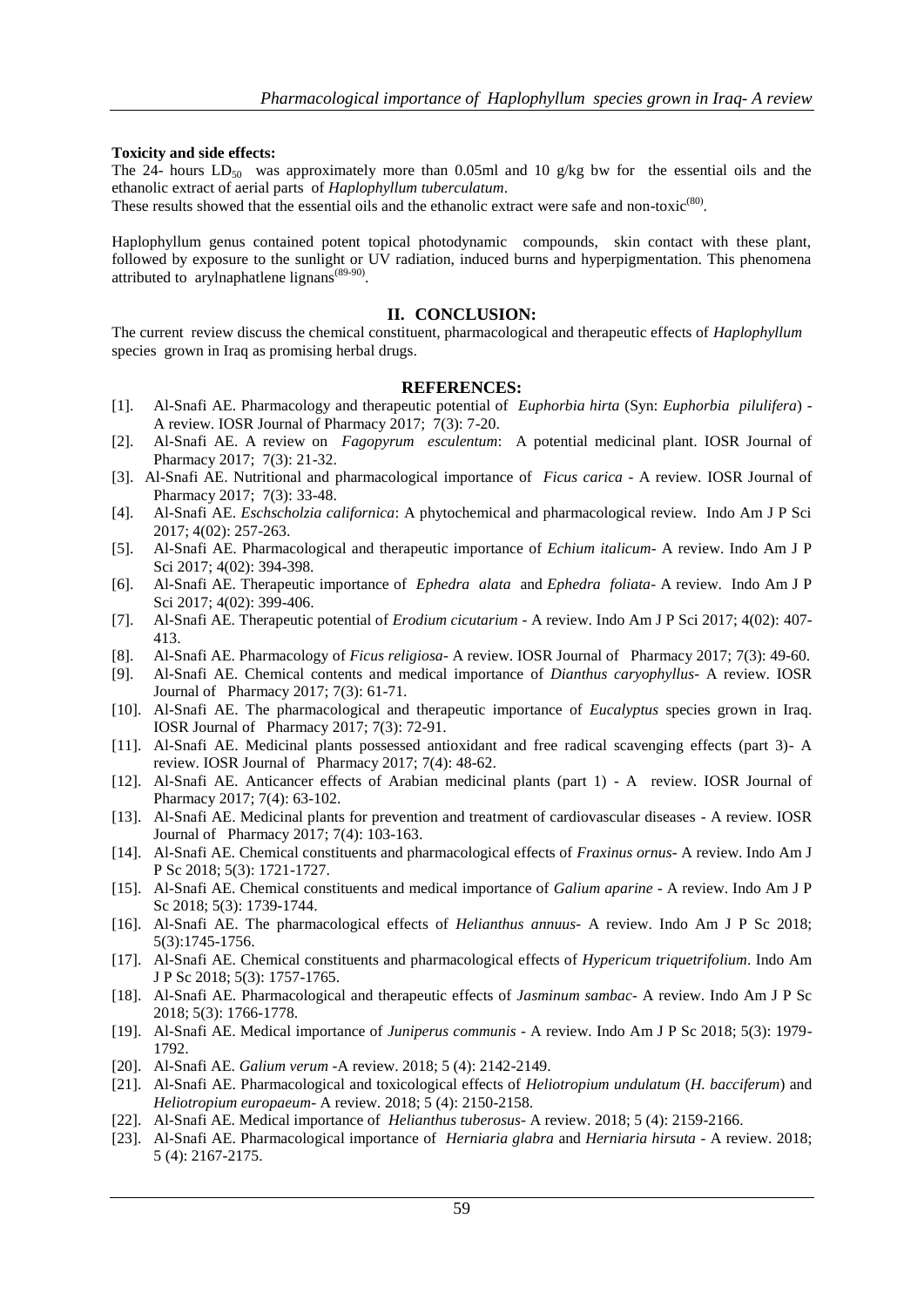- [24]. Al-Snafi AE. Pharmacological effects and therapeutic properties of *Hibiscus cannabinus* A review. 2018; 5 (4): 2176-2182.
- [25]. Al-Snafi AE. Chemical constituents and pharmacological effect of *Inula graveolens* (Syn: *Dittrichia graveolens*)- A review. 2018; 5 (4): 2183-2190.
- [26]. Al-Snafi AE. Pharmacology and medicinal properties of *Jasminum officinale* A review. 2018; 5 (4): 2191-2197.
- [27]. Al-Snafi AE. Pharmacological and therapeutic effects of *Juniperus oxycedrus* A review. 2018; 5 (4): 2198-2205.
- [28]. Al-Snafi AE. Constituents and pharmacological importance of *Jussiaea repens* [A review. 2018; 5 \(4\):](http://www.theplantlist.org/tpl/record/tro-23200791)  [2206-2212.](http://www.theplantlist.org/tpl/record/tro-23200791)
- [29]. Al-Snafi AE. A review on pharmacological activities of *Kochia scoparia*. 2018; 5 (4): 2213-2221.
- [30]. Al-Snafi AE. *Fumaria parviflora* A review. Indo Am J P Sc 2018; 5(3): 1728-1738.
- [31]. Al-Douri NA and Al-Essa LY. A survey of plants used in Iraqi traditional medicine. Jordan Journal of Pharmaceutical Sciences 2010; 3(2): 100-108.
- [32]. Ulubelen A and Öztürk M. Alkaloids, coumarins and lignans from *Haplophyllum* species. Rec Nat Prod 2008; 2(3): 54-69.
- [33]. Al-Shamma A, Al-Douri NA and Phillipson JD. Alkaloids of *Haplophyllum tuberculatum* from Iraq. Phytochemistry 1979; 18: 1417-1419.
- [34]. Townsend CC and Guest E. Flora of Iraq. Baghdad Botany Directorate, Ministry of Agriculture and Agrarian Refom. Iraq 1980 ; 4(1): 456-464.
- [35]. Navarro FB, Rez-Santiago VNS and Blance G. A new species of *Haplophyllum* A. Juss. (Rutaceae) from the Iberian Peninsula: Evidence from morphological, karyological and molecular analyses. Annals of Botany 2004; 94: 571–582.
- [36]. Salvo G. The origin of plants endemic to the Mediterranean and Irano-Turanian floristic regions: case studies from the Citrus family (Rutaceae). University of Zurich 2010, http:// www. zora. uzh. ch/ 46444/ 1/Salvo \_Diss \_ 2010.pdf
- [37]. Salvo G, Manafzadeh S, Ghahremaninejad F, Tojibaev K, Zeltner L and Conti E. Phylogeny, morphology, and biogeography of *Haplophyllum* (Rutaceae), a species-rich genus of the Irano-Turanian floristic region. Taxon 2011; 60(2):513-527
- [38]. The plant list, a working list of all plant species, *Haplophyllum blanchei*  http://www.theplantlist.org/tpl1.1/record/kew-2839328
- [39]. [The plant list, a working list of all plant species.](file:///C:\Users\ali\Desktop\New%20folder%20(6)\%20The%20plant%20list%20.%20a%20working%20list%20of%20all%20plant%20species.%20Ruta�linifolia�) *Ruta linifolia* [http://www.](file:///C:\Users\ali\Desktop\New%20folder%20(6)\%20The%20plant%20list%20.%20a%20working%20list%20of%20all%20plant%20species.%20Ruta�linifolia�) theplantlist.org/tpl/record/kew-2528214
- [40]. Catalogue of Life: *Haplophyllum buxbaumii*, [http://www.catalogueoflife.](http://www.catalogueoflife/) org/ col/details/species/id/e4faf064a7423b48001ad190a8e5fd4d/synonym/1b065c4483588a855e12aec0438ee 025 [30 April 2017].
- [41]. The plant list, a working list of all plant species, *Haplophyllum propinquum,*  http://www.theplantlist.org/tpl1.1/record/kew-2839422
- [42]. Catalogue of Life: *Haplophyllum tuberculatum*, [http://www.catalogueoflife.](http://www.catalogueoflife/) org/ col/details/species/id/a90643a438ca79a24e25f3cf8093b9d6
- [43]. Encyclopedia of the life, *Haplophyllum tuberculatum*, [http://eol.org/pages/ 2900127](http://eol.org/pages/%202900127/names/common_names)  [/names/common\\_names](http://eol.org/pages/%202900127/names/common_names)
- [44]. Catalogue of Life: *Haplophyllum mesopotamicum* Boiss., [http://www.](http://www.catalogueoflife/)  [catalogueoflife.](http://www.catalogueoflife/)org/col/details/species/id/e4faf064a7423b48001ad190a8e5fd4d/synonym/1b065c4483588 a855e12aec0438ee025 [30 April 2017].
- [45]. Catalogue of Life: *Haplophyllum blanchei* Boiss. [http://www.catalogueoflife.](http://www.catalogueoflife/) org/col/details/species/id/8a1a61b2e1638473d4b4173ef917f214 [30 April 2017].
- [46]. Catalogue of Life: *Haplophyllum propinquum* http://www.catalogueoflife. org/col/details/species/id/a90643a438ca79a24e25f3cf8093b9d6/synonym/5c0391238b856fcf55a68177a7 0db66b [30 April 2017].
- [47]. Flora of Pakistan, *Haplophyllum*[, http://www.efloras.org/florataxon.aspx?](http://www.efloras.org/florataxon.aspx) flora\_id= 5&taxon\_id=114631
- [48]. Al-Said MS, Tariq M, Al-Yahya MA, Rafatullah S, Ginnawi OT and Ageel AM. Studies on *Ruta chalepensis:* An ancient medicinal herb still used in traditional medicine. J. Ethnopharmacol 1990; 28(3):  $305 - 12$ .
- [49]. Hadjadj S, Bayoussef Z, El Hadj-Khelil AO, Beggat H, Bouhafs Z, Boukaka Y, Khaldi IA, Mimouni S, Sayah F and Meriem T. Ethnobotanical study and phytochemical screening of six medicinal plants used in traditional medicine in the Northeastern Sahara of Algeria (area of Ouargla). J Med Plants Res 2015; 8(41) 1049-1059.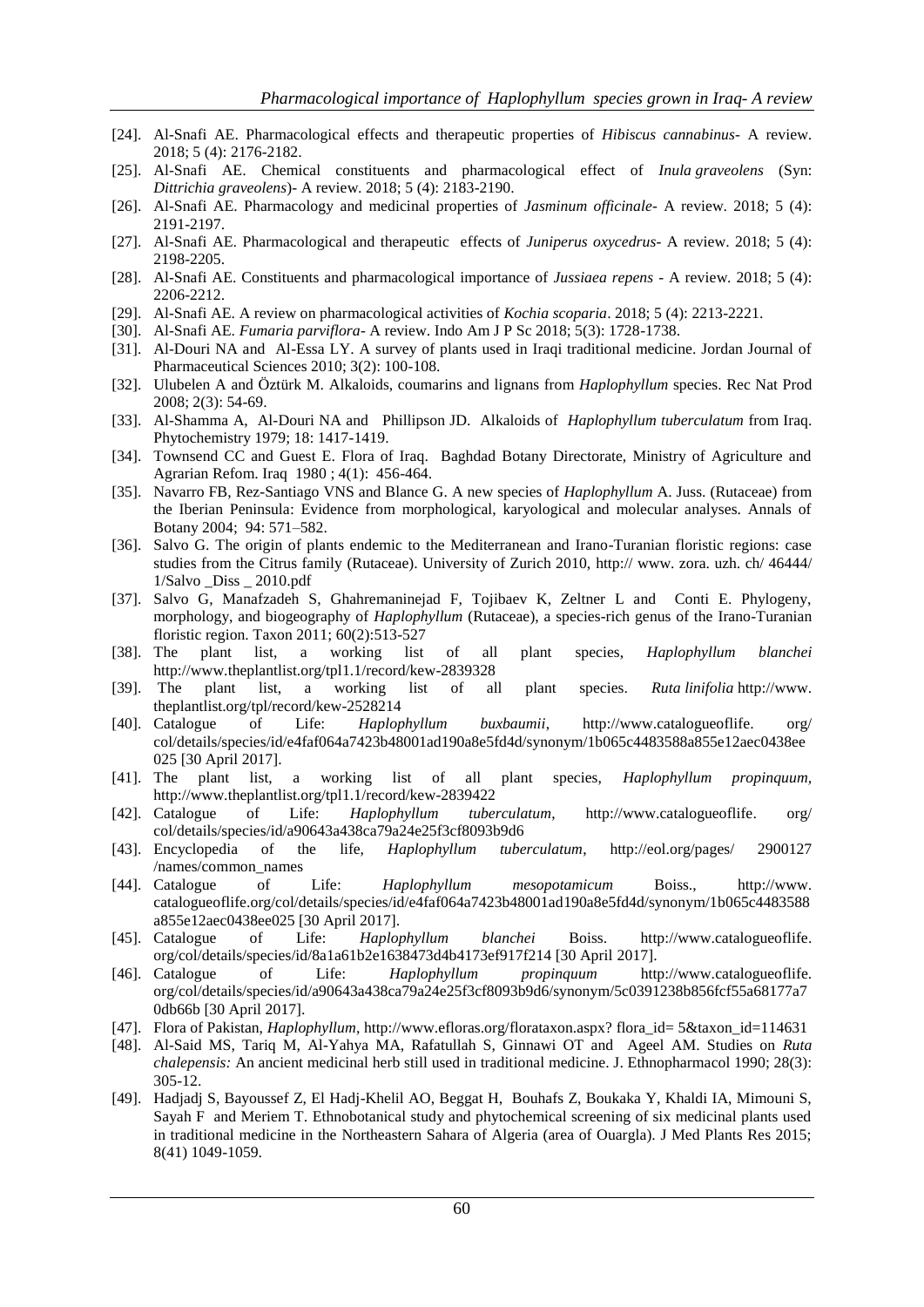- [50]. Mossa JS, Al-Yahya MA, Al-Meshal IA: Medical plants of Saudi Arabia. 1<sup>st</sup> edition. Riyadh: King Saud University Libraries, 1987.
- [51]. Al-Yahya MA, Al-Rehaily AJ, Mohammed SA, Mansour S and Farouk S. New alkaloid from *Haplophyllum tuberculatum*. J Nat Prod 1992; 55:899-903.
- [52]. Kuete V, Wiench B, Alsaid MS, Alyahya MA, Fankam AG, Shahat AA and Efferth T. Cytotoxicity, mode of action and antibacterial activities of selected Saudi Arabian medicinal plants. BMC Complement Altern Med 2013; 13: 354.
- [53]. Raissi A, Arbabi M, Roustakhiz J and Hosseini M. *Haplophyllum tuberculatum*: An overview. J HerbMed Pharmacol 2016; 5(4): 125-130.
- [54]. Sabry OMM, El Sayed AM and Alshalmani SK. GC/MS analysis and potential cytotoxic activity of *Haplophyllum tuberculatum* essential oils against lung and liver cancer cells. Pharmacognosy Journal 2016; 8(1): 66-69.
- [55]. Ulubelen A. Alkaloids from *Haplophyllum buxbaumii.* Phytochemistry 1985; 24: 372-374.
- [56]. Al-Abed Y, Sabri S, Zarga MA, Shah Z and Atta-ur-Rahman. Two arylnaphtalene lignans from *Haplophyllum buxbaumii.* Phytochemistry 1990; 29: 2659-2661.
- [57]. Nukul GS, Abu Zarga HM, Sabri SS and Al-Eisawi DM. Mono-*O*-acetyl-diphyllin apioside, a new arylnaphtalene lignan from *Haplophyllum buxbaumii*. J Nat Prod 1987; 50: 748-750.
- [58]. Al-Abed Y, Sabri S, Abu Zarga M, Shah Z and Atta-ur-Rahman. Chemical constituents the flora of Jordan, part VB. Three new arylnaphtalene lignan glucosides from *Haplophyllum buxbaumii.* J Nat Prod1990; 53: 1152-1161.
- [59]. Al-Abed Y, Abu Zarga M, Sabri S, Atta-ur-Rahman and Voelter W. A arylnaphtalene lignan from *Haplophyllum buxbaumii.* Phytochemistry 1998; 49: 1779-1781.
- [60]. Gonzales AG, Darias V and Alonso G. Cytostatic lignans isolated from *Haplophyllum hispanicum.* Planta Med 1979; 36(7): 200-203.
- [61]. [Prieto JM,](https://www.ncbi.nlm.nih.gov/pubmed/?term=Prieto%20JM%5BAuthor%5D&cauthor=true&cauthor_uid=8921631) [Recio MC,](https://www.ncbi.nlm.nih.gov/pubmed/?term=Recio%20MC%5BAuthor%5D&cauthor=true&cauthor_uid=8921631) [Giner RM,](https://www.ncbi.nlm.nih.gov/pubmed/?term=Giner%20RM%5BAuthor%5D&cauthor=true&cauthor_uid=8921631) [Máñez S,](https://www.ncbi.nlm.nih.gov/pubmed/?term=M%C3%A1%C3%B1ez%20S%5BAuthor%5D&cauthor=true&cauthor_uid=8921631) [Massmanian A,](https://www.ncbi.nlm.nih.gov/pubmed/?term=Massmanian%20A%5BAuthor%5D&cauthor=true&cauthor_uid=8921631) [Waterman PG](https://www.ncbi.nlm.nih.gov/pubmed/?term=Waterman%20PG%5BAuthor%5D&cauthor=true&cauthor_uid=8921631) and [Ríos JL.](https://www.ncbi.nlm.nih.gov/pubmed/?term=R%C3%ADos%20JL%5BAuthor%5D&cauthor=true&cauthor_uid=8921631) Topical antiinflammatory lignans from *Haplophyllum hispanicum*. [Z Naturforsch C](https://www.ncbi.nlm.nih.gov/pubmed/8921631) 1996;51(9-10):618-622.
- [62]. Guillermo S, Horacio T, Anibal Z and Prieto JM. On the preclinical anti-trypanosomal, antiinflammatory and toxicological activities of *H linifolium* L. G. Don and its diphyllin derivatives. Boletin Latinoamericano y del Caribe de Plantas Medicinales y Aromaticas 2008; 7(4): 226-229.
- [63]. Al-Brashdi AS, Al-Ariymi H, Al Hashmi M and Khan SA. Evaluation of antioxidant potential, total phenolic content and phytochemical screening of aerial parts of a folkloric medicine, *Haplophyllum tuberculatum* (Forssk) A. Juss. Journal of Coastal Life Medicine 2016; 4(4): 315-319.
- [64]. Sheriha GM, Abou Amer K and Elshtaiwi BZ. An alkaloid from *Haplophyllum tuberculatum.*  Phytochemistry 1985; 24(4): 884-886.
- [65]. McPhail AT, McPhail DR, Al-Said MS, El-Domiaty MM and El-Feraly FS. Revision of stereochemistry of (+)-tuberine, an alkaloid from *Haplophyllum tuberculatum.* Phytochemistry 1990; 29: 3055-3057.
- [66]. Al-Rehaily AJ, Al-Howiriny TA, Ahmad MS, Al-Yahya MA, El-Feraly FS, Hufford CD and McPhail AT. Alkaloids from *Haplophyllum tuberculatum.* Phytochemistry 2001; 57(4): 597-602.
- [67]. Sheriha GM, Abou Amer KM, Eshtaiwi BZ, Ashour AS, Abed FA and Alhallaq HH. Quinoline alkaloids and cytotoxic lignans from *Haplophyllum tuberculatum*. Phytochemisry 1987; 26(12): 3339-3341.
- [68]. Gnan SO and Sheriha GM. Antimicrobial activity of (+)-tuberine. Journal of Food Protection 1986; 49(5): 340-341.
- [69]. Sheriha GM and Abou Amer KM. Lignans of *Haplophyllum tuberculatum.* Phytochemistry 1984; 23 (1): 151-153.
- [70]. Arif D, Jawad E, Al-Khateeb E and Al-Shamma A. Qualitative and quantitative investigations of furocoumarin derivatives (psoralens) of *Haplophyllum tuberculatum* (Rutaceae). AJPS 2005; 2(2): 24- 36.
- [71]. Khalid SA and Waterman PG. Alkaloid, lignan and flavonoid constituents of *Haplophyllum tuberculatum* from Sudan. Planta Med 1981; 43(2):148-152.
- [72]. Eissa TF, González-Burgos E, Carretero ME and Gómez-Serranillos MP. Biological activity of HPLCcharacterized ethanol extract from the aerial parts of *Haplophyllum tuberculatum*. Pharm Biol 2014; 52(2):151-156.
- [73]. Al-Burtamani SK, Fatope MO, Marwah RG, Onifade AK and Al-Saidi SH. Chemical composition, antibacterial and antifungal activities of the essential oil of *Haplophyllum tuberculatum* from Oman. J Ethnopharmacol 2005; 96(1-2): 107-112.
- [74]. Mechehoud Y, Chalard P, Figuérédo G, Marchioni E, Benayache F and Benayache S. Chemical composition of the essential oil of *Haplophyllum tuberculatum* (Forssk.) L. A. Juss. from Algeria. Research Journal of Pharmaceutical, Biological and Chemical Sciences 2014; 5: 1416-1419.